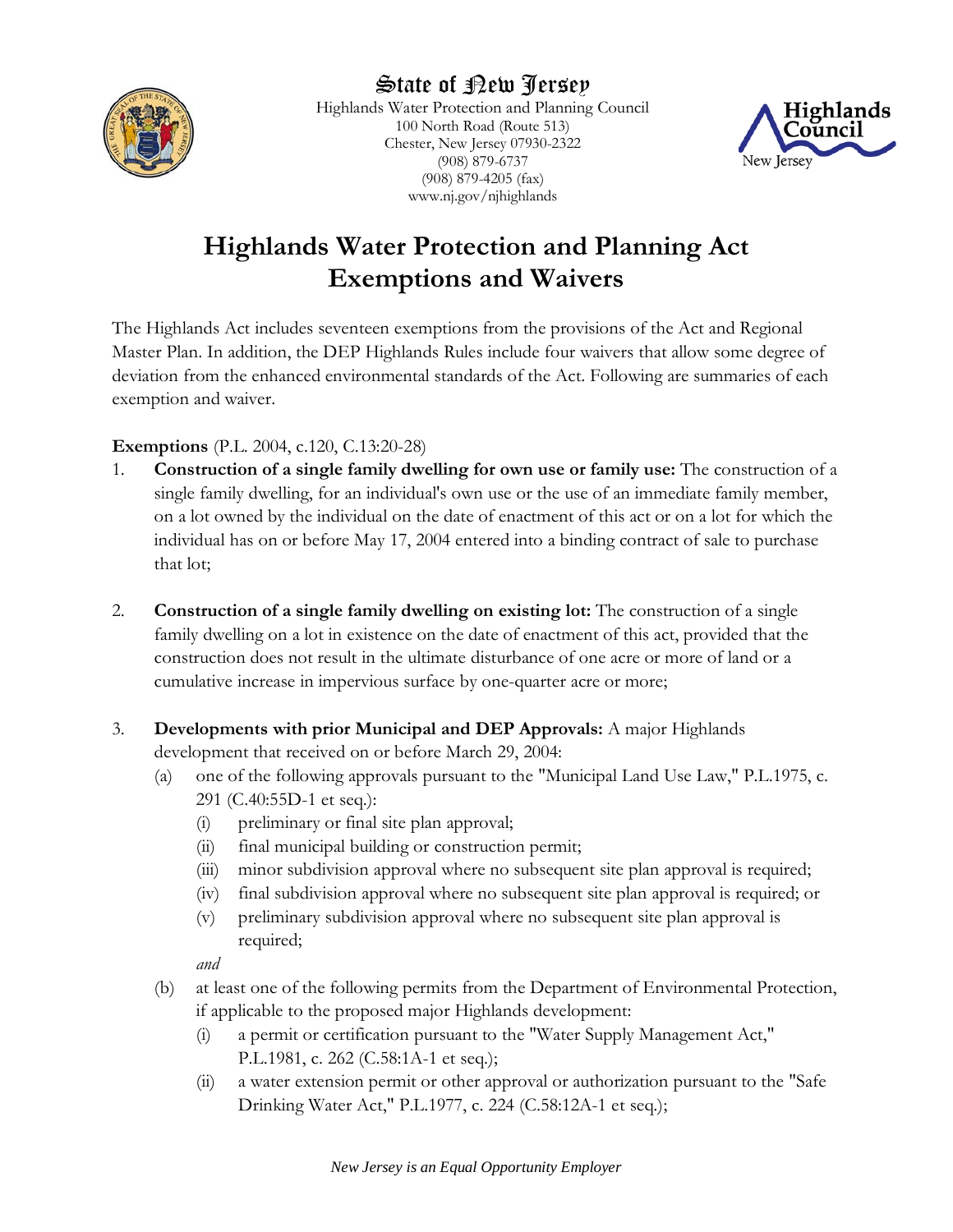#### **Highlands Water Protection and Planning Act Exemptions and Waivers**

- (iii) a certification or other approval or authorization issued pursuant to the "The Realty Improvement Sewerage and Facilities Act (1954)," P.L.1954, c. 199 (C.58:11-23 et seq.); or
- (iv) a treatment works approval pursuant to the "Water Pollution Control Act," P.L.1977, c. 74 (C.58:10A-1 et seq.);
- *or*
- (c) one of the following permits from the Department of Environmental Protection, if applicable to the proposed major Highlands development, and if the proposed major Highlands development does not require one of the permits listed in sub-subparagraphs (i) through (iv) of subparagraph (b) of this paragraph:
	- (i) a permit or other approval or authorization issued pursuant to the "Freshwater Wetlands Protection Act," P.L.1987, c. 156 (C.13:9B-1 et seq.); or
	- (ii) a permit or other approval or authorization issued pursuant to the "Flood Hazard Area Control Act," P.L.1962, c. 19 (C.58:16A-50 et seq.).

The exemption provided in this paragraph shall apply only to the land area and the scope of the major Highlands development addressed by the qualifying approvals pursuant to subparagraphs (a) and (b), or (c) if applicable, of this paragraph, shall expire if any of those qualifying approvals expire, and shall expire if construction beyond site preparation does not commence within three years after the date of enactment of this act;

- 4. **Reconstruction of buildings or structures within 125% of the footprint:** The reconstruction of any building or structure for any reason within 125% of the footprint of the lawfully existing impervious surfaces on the site, provided that the reconstruction does not increase the lawfully existing impervious surface by one-quarter acre or more. This exemption shall not apply to the reconstruction of any agricultural or horticultural building or structure for a non-agricultural or non-horticultural use;
- 5. **Improvement to a single family dwelling:** Any improvement to a single family dwelling in existence on the date of enactment of this act, including but not limited to an addition, garage, shed, driveway, porch, deck, patio, swimming pool, or septic system;
- 6. **Places of worship, schools, or a hospitals:** Any improvement, for non-residential purposes, to a place of worship owned by a nonprofit entity, society or association, or association organized primarily for religious purposes, or a public or private school, or a hospital, in existence on the date of enactment of this act, including but not limited to new structures, an addition to an existing building or structure, a site improvement, or a sanitary facility;
- 7. **Woodland and Forest management plans:** An activity conducted in accordance with an approved woodland management plan pursuant to section 3 of P.L.1964, c. 48 (C.54:4-23.3) or the normal harvesting of forest products in accordance with a forest management plan approved by the State Forester;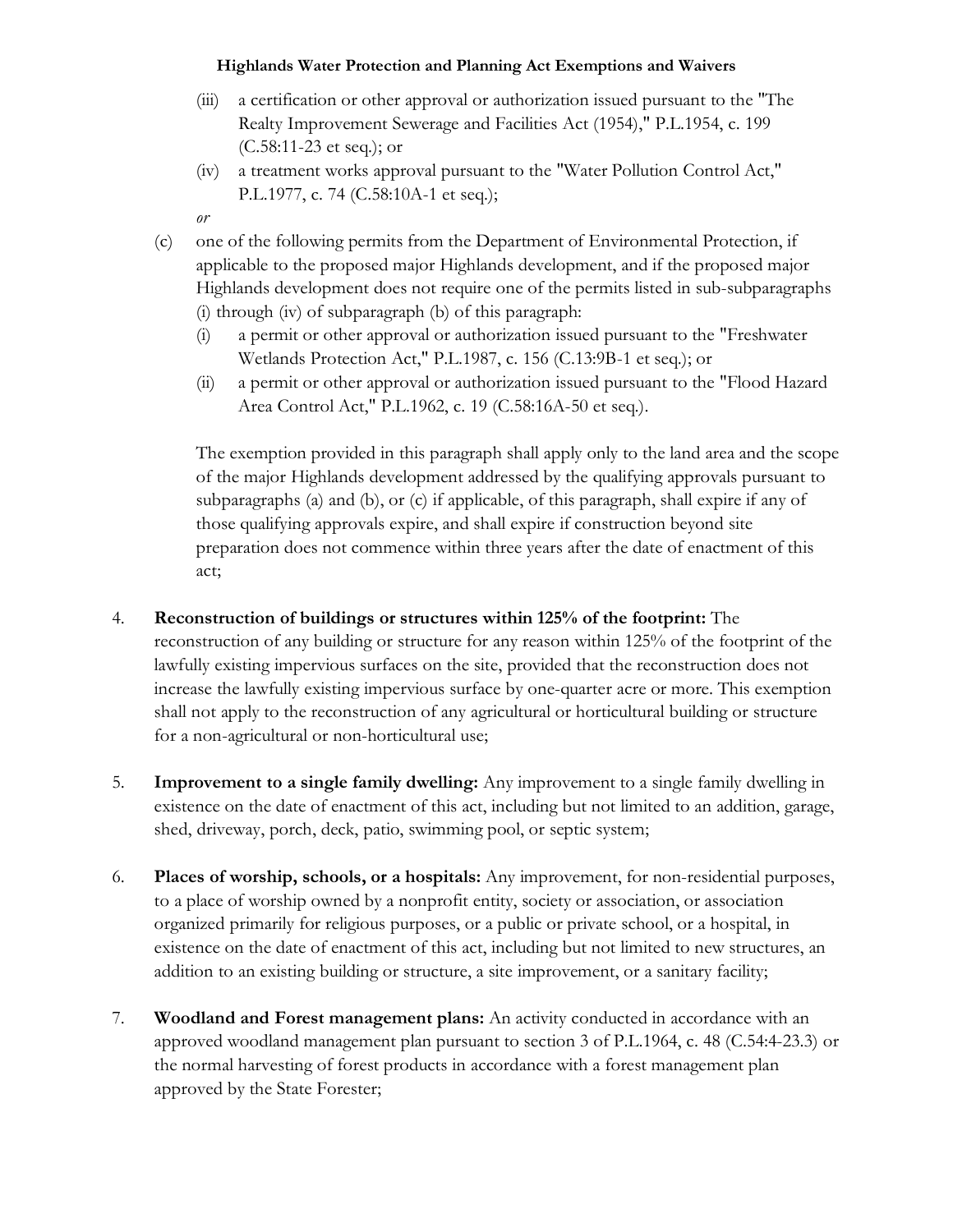#### **Highlands Water Protection and Planning Act Exemptions and Waivers**

- 8. **Trails on public or private lands:** The construction or extension of trails with nonimpervious surfaces on publicly owned lands or on privately owned lands where a conservation or recreational use easement has been established;
- 9. **Repair of transportation or infrastructure systems:** The routine maintenance and operations, rehabilitation, preservation, reconstruction, or repair of transportation or infrastructure systems by a State entity or local government unit, provided that the activity is consistent with the goals and purposes of this act and does not result in the construction of any new through-capacity travel lanes;
- 10. **Transportation safety projects:** The construction of transportation safety projects and bicycle and pedestrian facilities by a State entity or local government unit, provided that the activity does not result in the construction of any new through-capacity travel lanes;
- 11. **Public utility lines, rights of way, or systems:** The routine maintenance and operations, rehabilitation, preservation, reconstruction, repair, or upgrade of public utility lines, rights of way, or systems, by a public utility, provided that the activity is consistent with the goals and purposes of this act;
- 12. **Reactivation of rail lines/rail beds:** The reactivation of rail lines and rail beds existing on the date of enactment of this act;
- 13. **Public Infrastructure:** The construction of a public infrastructure project approved by public referendum prior to January 1, 2005 or a capital project approved by public referendum prior to January 1, 2005;
- 14. **Mining or Quarrying:** The mining, quarrying, or production of ready mix concrete, bituminous concrete, or Class B recycling materials occurring or which are permitted to occur on any mine, mine site, or construction materials facility existing on June 7, 2004;
- 15. **Site Remediation:** The remediation of any contaminated site pursuant to P.L.1993, c. 139 (C.58:10B-1 et seq.);
- 16. **Military lands:** Any lands of a federal military installation existing on the date of enactment of this act that lie within the Highlands Region;
- 17. **Affordable Housing:** A major Highlands development located within an area designated as Planning Area 1 (Metropolitan), or Planning Area 2 (Suburban), as designated pursuant to P.L.1985, c. 398 (C.52:18A-196 et seq.) as of March 29, 2004, that on or before March 29, 2004 has been the subject of a settlement agreement and stipulation of dismissal filed in the Superior Court, or a builder's remedy issued by the Superior Court, to satisfy the constitutional requirement to provide for the fulfillment of the fair share obligation of the municipality in which the development is located. The exemption provided pursuant to this paragraph shall expire if construction beyond site preparation does not commence within three years after receiving all final approvals required pursuant to the "Municipal Land Use Law," P.L.1975, c. 291 (C.40:55D-1 et seq.).